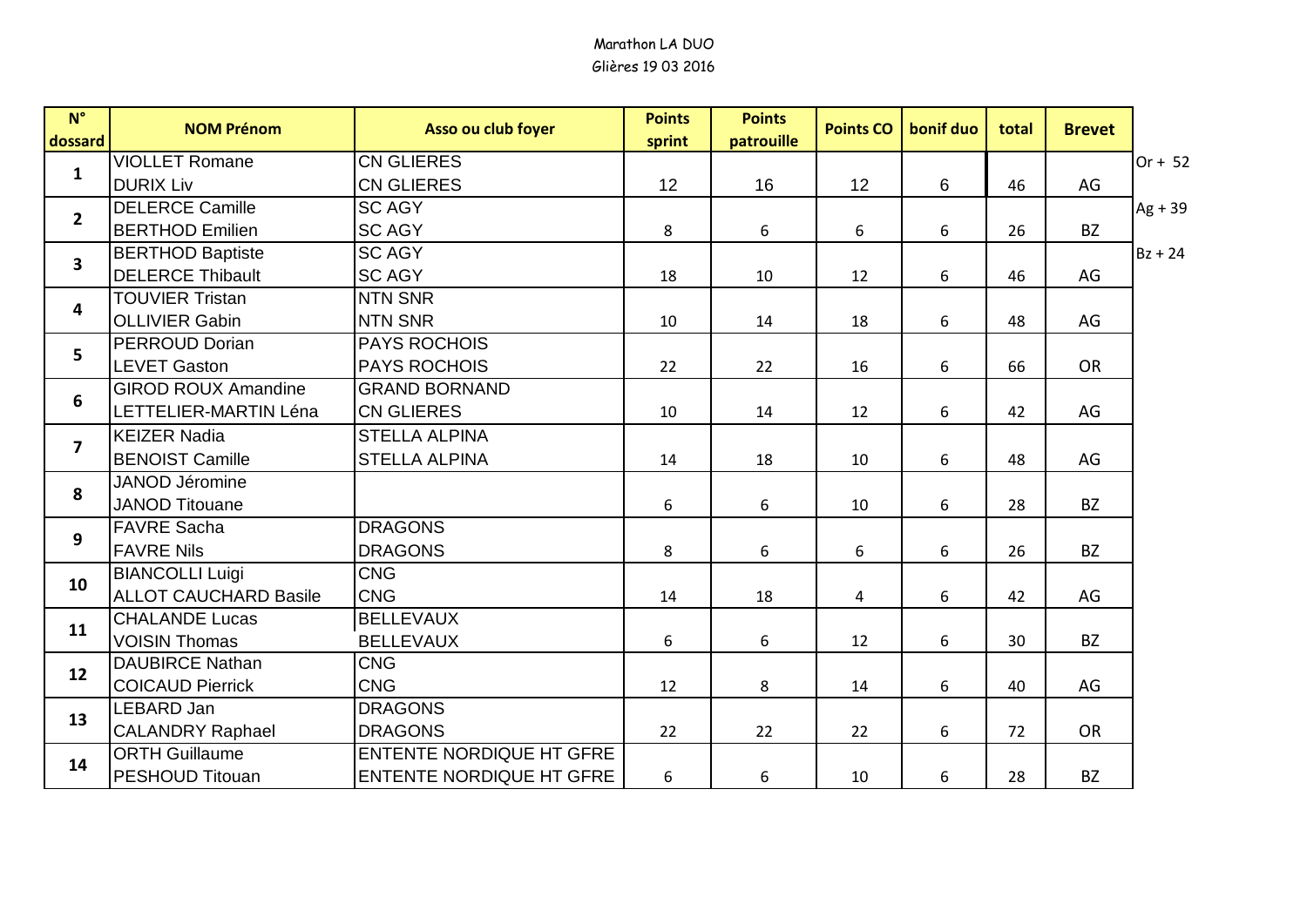| 15       | <b>CLAVEL Simon</b>         | <b>LA CLUSAZ</b>     |       |              |    |                |                |            |
|----------|-----------------------------|----------------------|-------|--------------|----|----------------|----------------|------------|
|          | <b>BETEMPS TINA</b>         | <b>LA CLUSAZ</b>     | 20    | 18           | 20 | $\overline{a}$ | 62             | OR         |
| 16       | <b>LESPINE Quentin</b>      | <b>GRAND BORNAND</b> |       |              |    |                |                |            |
|          | PERRILLAT COLLOMB Mario     | <b>GRAND BORNAND</b> | 18    | 22           | 10 | 6              | 56             | OR         |
| 17<br>18 | <b>MORVAN Llewelyn</b>      | <b>GRAND BORNAND</b> |       |              |    |                |                |            |
|          | <b>CHANEL Lesko</b>         | <b>GRAND BORNAND</b> | 8     | 6            | 16 | 6              | 36             | <b>BZ</b>  |
|          | <b>SYLVESTRE BARON Paul</b> | <b>PAYS ROCHOIS</b>  |       |              |    |                |                |            |
|          | <b>LEVET Prosper</b>        | <b>PAYS ROCHOIS</b>  | 16    | 20           | 16 | 6              | 58             | OR         |
| 19       | <b>VALLEIX Robin</b>        | <b>CNG</b>           |       |              |    |                |                |            |
|          | <b>CHARLOT Yannis</b>       | <b>CNG</b>           | 12    | 16           | 12 | 6              | 46             | AG         |
| 20       | <b>VALLEIX Joris</b>        | <b>CNG</b>           |       |              |    |                |                |            |
|          | <b>COINTEPAS Colin</b>      | <b>CNG</b>           | 22    | 22           | 14 | 6              | 64             | OR         |
| 21       | <b>MAURY Robinson</b>       | <b>PAYS ROCHOIS</b>  |       |              |    |                |                |            |
|          | <b>LOUVION Eliott</b>       | <b>PAYS ROCHOIS</b>  |       |              |    | $\overline{0}$ | $\overline{0}$ | <b>ABS</b> |
| 22       | <b>DESMARTIN Charline</b>   | <b>AGY</b>           |       |              |    |                |                |            |
|          | <b>BIZZOCHI Enio</b>        | <b>AGY</b>           |       | $\mathbf{0}$ |    | $\overline{0}$ | $\mathbf{0}$   | <b>ABS</b> |
| 23       | <b>BIZZOCHI Esteban</b>     | <b>AGY</b>           |       |              |    |                |                |            |
|          | <b>ANDRE Nael</b>           | <b>AGY</b>           |       |              |    | $\overline{0}$ | $\mathbf{0}$   | <b>ABS</b> |
| 24       | <b>BILDGEN Thimothee</b>    | <b>BELLEVAUX</b>     |       |              |    |                |                | AG         |
|          | <b>GARCIA Léo</b>           | <b>BELLEVAUX</b>     | 20    | 6            | 18 | 6              | 50             |            |
| 25       | <b>DESHAIRES Louis</b>      | <b>AESA</b>          |       |              |    |                |                | <b>BZ</b>  |
|          | <b>HOFFMANN Yanis</b>       | <b>AESA</b>          | 10    | 6            | 4  | 6              | 26             |            |
| 26       | <b>HUGON Léa</b>            | <b>USEP THORENS</b>  |       |              |    |                |                |            |
|          | <b>BIZCARRONDO Thais</b>    | <b>USEP THORENS</b>  | 6     | 6            | 8  | 6              | 26             | <b>BZ</b>  |
| 27       | <b>CHAIGNEAU Ethan</b>      | <b>USEP THORENS</b>  |       |              |    |                |                |            |
|          | <b>WATERLOT Lison</b>       | <b>USEP THORENS</b>  | $6\,$ | 6            | 6  | 6              | 24             | <b>BZ</b>  |
| 28       | <b>BERTRAND Léonore</b>     | <b>USEP THORENS</b>  |       |              |    |                |                |            |
|          | PELLEGRINI Clémence         | <b>USEP THORENS</b>  | 8     | 6            | 6  | 6              | 26             | <b>BZ</b>  |
|          | <b>COCULA Marie</b>         | <b>USEP THORENS</b>  |       |              |    |                |                |            |
| 29       | <b>HUMBERT Emma</b>         | <b>USEP THORENS</b>  | 14    | 6            | 14 | 6              | 40             | AG         |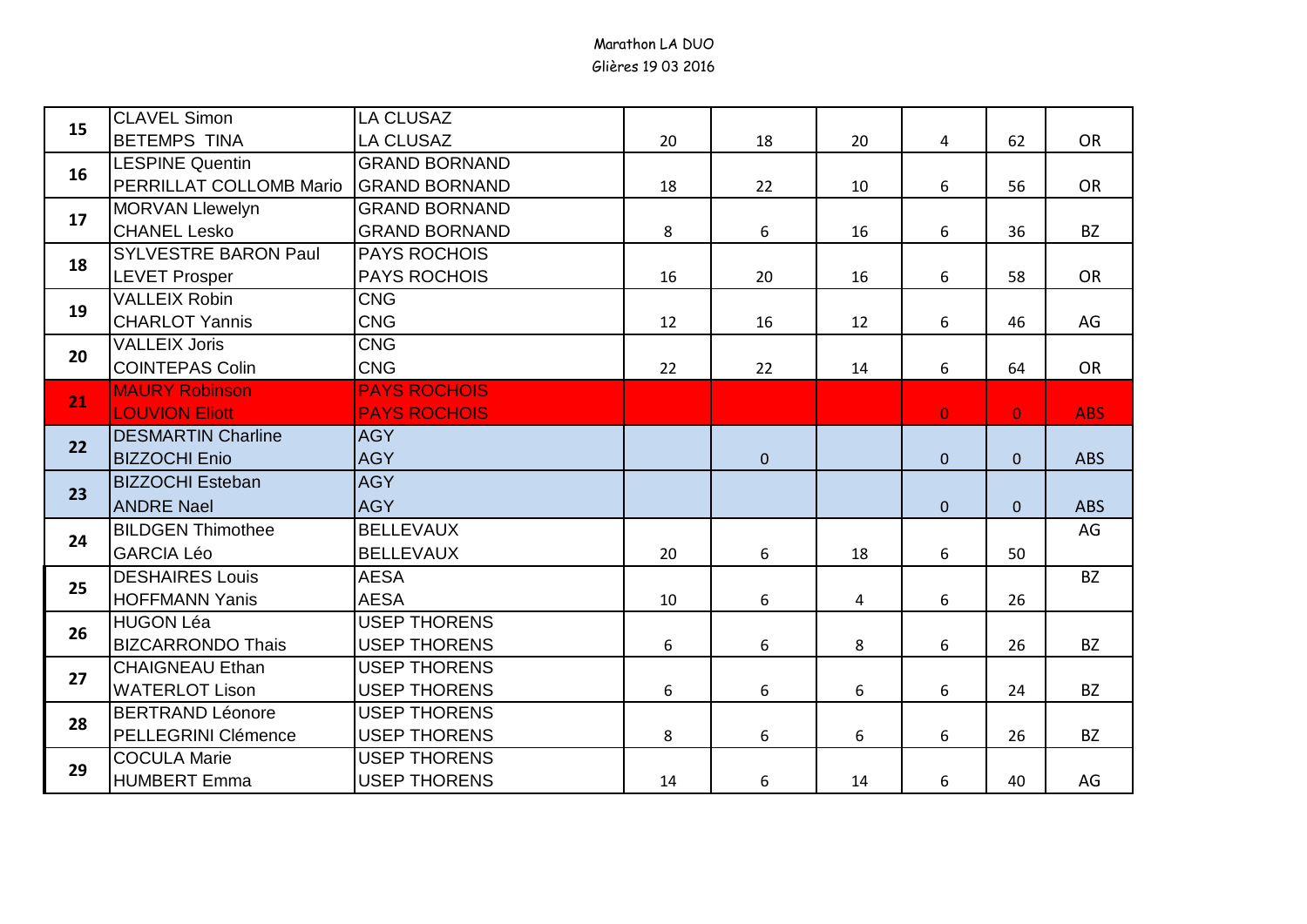| 30 | <b>CLAVEL Simon</b>            | <b>LA CLUSAZ</b>              |       |    |    |                |                |            |
|----|--------------------------------|-------------------------------|-------|----|----|----------------|----------------|------------|
|    | <b>LUZET Hugo</b>              | <b>LA CLUSAZ</b>              |       |    |    |                | $\overline{0}$ | <b>ABS</b> |
| 31 | LE DIOURON Romane              | <b>USEP VILLY LE BOUVERET</b> |       |    |    |                |                |            |
|    | <b>FERNANDEZ Sarha</b>         | USEP VILLY LE BOUVERET        | 6     | 6  | 6  | 6              | 24             | <b>BZ</b>  |
| 32 | <b>DUCIMETIERE Quentin</b>     | USEP VILLY LE BOUVERET        |       |    |    |                |                |            |
|    | <b>COVAREL Romain</b>          | USEP VILLY LE BOUVERET        | 10    | 10 | 16 | 6              | 42             | AG         |
| 33 | <b>DUFOUR Anha</b>             | USEP VILLY LE BOUVERET        |       |    |    |                |                |            |
|    | <b>JOUVENSAL Mathieu</b>       | USEP VILLY LE BOUVERET        | 10    | 8  | 16 | 6              | 40             | AG         |
| 34 | PERSONNAZ Loan                 | USEP VILLY LE BOUVERET        |       |    |    |                |                |            |
|    | <b>HILL GIAN Lucas</b>         | USEP VILLY LE BOUVERET        | 20    | 20 | 16 | 6              | 62             | <b>OR</b>  |
|    |                                |                               |       |    |    | 6              |                |            |
| 35 | <b>JULLIARD Noa</b>            | USEP VILLY LE BOUVERET        |       |    |    |                |                |            |
|    | <b>ROUZIERE Gael</b>           | USEP VILLY LE BOUVERET        | 8     | 6  | 18 | 6              | 38             | <b>BZ</b>  |
| 36 | <b>PINEL Julia</b>             | USEP VILLY LE BOUVERET        |       |    |    |                |                |            |
|    | <b>BERGUERAND Julie</b>        | <b>USEP VILLY LE BOUVERET</b> | 22    | 14 | 8  | 6              | 50             | AG         |
| 37 | <b>LINDEBERG Louis</b>         | USEP VILLY LE BOUVERET        |       |    |    |                |                | <b>BZ</b>  |
|    | <b>BUAT Hugo</b>               | USEP VILLY LE BOUVERET        | 10    | 6  | 10 | 6              | 32             |            |
| 38 | <b>REMOND Nolan</b>            | <b>USEP VILLY LE BOUVERET</b> |       |    |    |                |                | <b>BZ</b>  |
|    | <b>KHADROUI-FECAMP Camille</b> | USEP VILLY LE BOUVERET        | 16    | 6  | 4  | 6              | 32             |            |
| 39 | <b>MANHES Romane</b>           | USEP VILLY LE BOUVERET        |       |    |    |                |                | <b>BZ</b>  |
|    | <b>GUERRY Salomé</b>           | USEP VILLY LE BOUVERET        | 8     | 8  | 10 | 6              | 32             |            |
| 40 | <b>JULLIARD Maylis</b>         | USEP VILLY LE BOUVERET        |       |    |    |                |                | AG         |
|    | <b>CORNS Hannah</b>            | USEP VILLY LE BOUVERET        | 14    | 14 | 12 | 6              | 46             |            |
| 41 | <b>GROSSET-BOURBANG Ines</b>   | USEP VILLY LE BOUVERET        |       |    |    |                |                | AG         |
|    | <b>RIFFAUD Camille</b>         | USEP VILLY LE BOUVERET        | $6\,$ | 20 | 14 | 6              | 46             |            |
| 42 | <b>GAROUTE Enola</b>           | <b>USEP VILLY LE BOUVERET</b> |       |    |    |                |                |            |
|    | <b>RIFFAUD Camille</b>         | <b>USEP VILLY LE BOUVERET</b> |       |    |    | $\mathbf{0}$   | $\mathbf{0}$   |            |
|    | <b>RECH Enzo</b>               | <b>USEP VILLY LE BOUVERET</b> |       |    |    |                |                |            |
| 43 |                                |                               |       |    |    |                |                |            |
|    | <b>ROUZIERE Gael</b>           | <b>USEP VILLY LE BOUVERET</b> |       |    |    | $\overline{0}$ | $\overline{0}$ |            |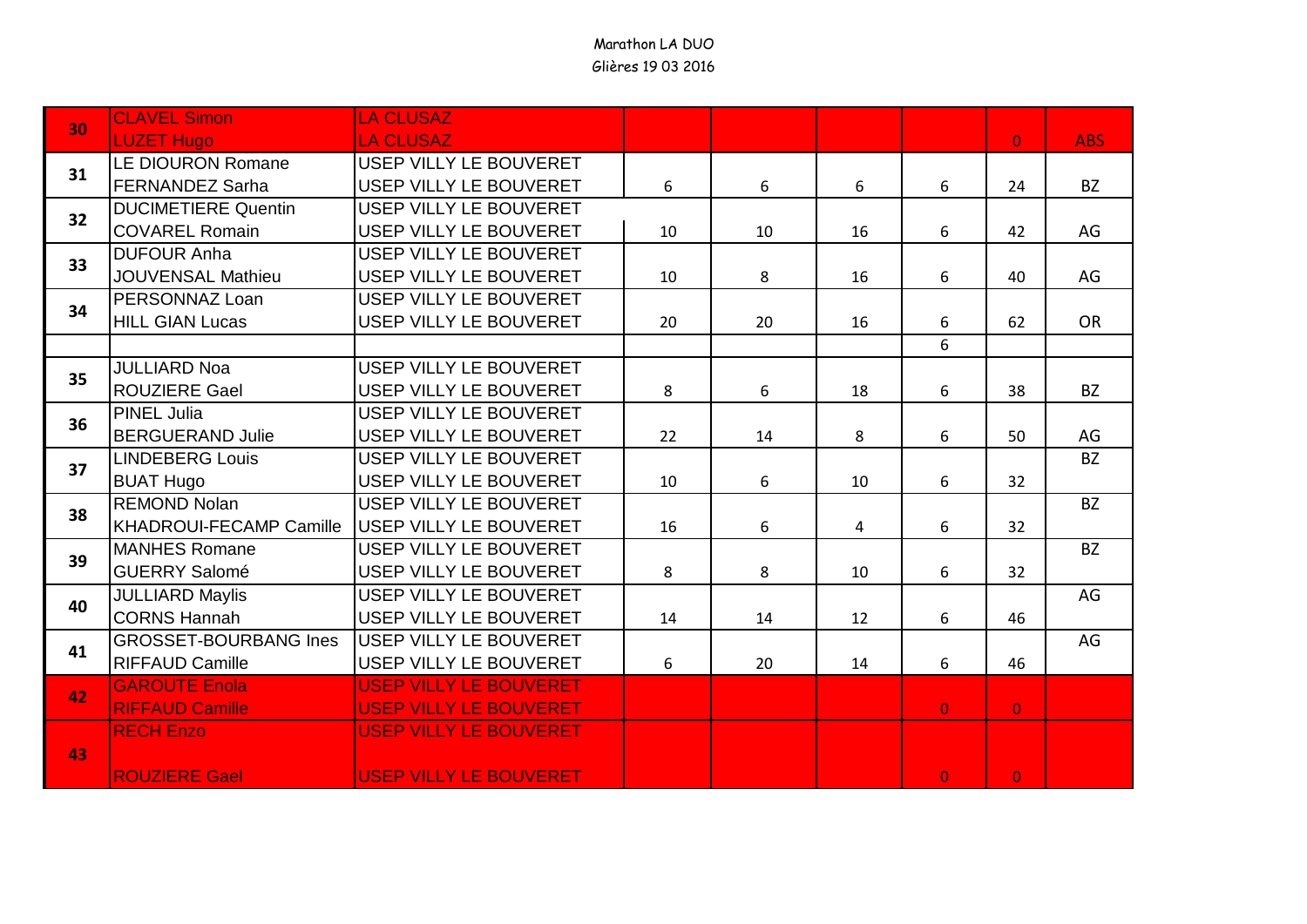|    | <b>PINEL Thibault</b>     | USEP VILLY LE BOUVERET        |    |    |    |                |                |            |
|----|---------------------------|-------------------------------|----|----|----|----------------|----------------|------------|
| 44 | <b>ROBERT Elouan</b>      | USEP VILLY LE BOUVERET        | 16 | 12 | 22 | 6              | 56             | OR         |
| 45 | <b>BOIRON Etienne</b>     | USEP VILLY LE BOUVERET        |    |    |    |                |                |            |
|    | <b>GROSSIORD Alex</b>     | USEP VILLY LE BOUVERET        | 6  | 18 | 6  | 6              | 36             | <b>BZ</b>  |
|    | <b>DUFFOUR Camille</b>    | <b>USEP VILLY LE BOUVERET</b> |    |    |    |                |                |            |
| 46 | <b>PRENAT Chloe</b>       | USEP VILLY LE BOUVERET        | 8  | 6  | 6  | 6              | 26             | <b>BZ</b>  |
|    | <b>PRENAT Jeremy</b>      | <b>USEP VILLY LE BOUVERET</b> |    |    |    |                |                |            |
| 47 | <b>SEGAY Lucile</b>       | <b>USEP VILLY LE BOUVERET</b> |    |    |    | $\overline{0}$ | $\overline{0}$ | <b>ABS</b> |
| 48 | <b>DUPLAN Camille</b>     | <b>DRAGONS</b>                |    |    |    |                |                | <b>BZ</b>  |
|    | <b>SEGAY Lucile</b>       | <b>DRAGONS</b>                | 14 | 8  | 8  | 6              | 36             |            |
| 49 | <b>JOMIER Lois</b>        | <b>DRAGONS</b>                |    |    |    |                |                |            |
|    | <b>DUCRUET Hugo</b>       | <b>DRAGONS</b>                | 20 | 6  | 20 | 6              | 52             | OR         |
| 50 | <b>WINIARSKI Juliette</b> | <b>DRAGONS</b>                |    |    |    |                |                | AG         |
|    | <b>HESLOUIS Faustine</b>  | <b>DRAGONS</b>                | 14 | 12 | 10 | 6              | 42             |            |
| 51 | <b>FAILLENET Joris</b>    | <b>DRAGONS</b>                |    |    |    |                |                | OR         |
|    | <b>VINCENT-VACLE Léon</b> | <b>DRAGONS</b>                | 20 | 18 | 12 | 6              | 56             |            |
| 52 | <b>PALYART Léonie</b>     | <b>DRAGONS</b>                |    |    |    |                |                | <b>BZ</b>  |
|    | <b>PUTZHAMMER Stella</b>  | <b>DRAGONS</b>                | 14 | 6  | 10 | 6              | 36             |            |
| 53 | <b>DOMANGE Lana</b>       | <b>DRAGONS</b>                |    |    |    |                |                |            |
|    | <b>ROCHER Elena</b>       | <b>DRAGONS</b>                | 6  | 8  | 10 | 6              | 30             | <b>BZ</b>  |
| 54 | PEOCH Josselin            | <b>DRAGONS</b>                |    |    |    |                |                |            |
|    | <b>HESLOUIS Swann</b>     | <b>DRAGONS</b>                | 6  | 6  | 6  | 6              | 24             | <b>BZ</b>  |
| 55 | <b>ROMERI Nathan</b>      | <b>DRAGONS</b>                |    |    |    |                |                |            |
|    | <b>STACHOWICZ Noé</b>     | <b>DRAGONS</b>                | 16 | 16 | 12 | 6              | 50             | AG         |
| 56 | <b>DAGAND Lubin</b>       | <b>DRAGONS</b>                |    |    |    |                |                |            |
|    | <b>PEYRET Tilien</b>      | <b>DRAGONS</b>                | 12 | 6  | 8  | 6              | 32             | <b>BZ</b>  |
| 57 | <b>LACROIS Mathias</b>    | <b>DRAGONS</b>                |    |    |    |                |                |            |
|    | <b>FAVRE Chloé</b>        | <b>DRAGONS</b>                | 22 | 22 | 16 | 6              | 66             | OR         |
|    | <b>FAIVRE Come</b>        |                               |    |    |    |                |                |            |
| 58 | <b>BOIRON Etienne</b>     |                               | 20 | 20 | 12 | 6              | 58             | OR         |